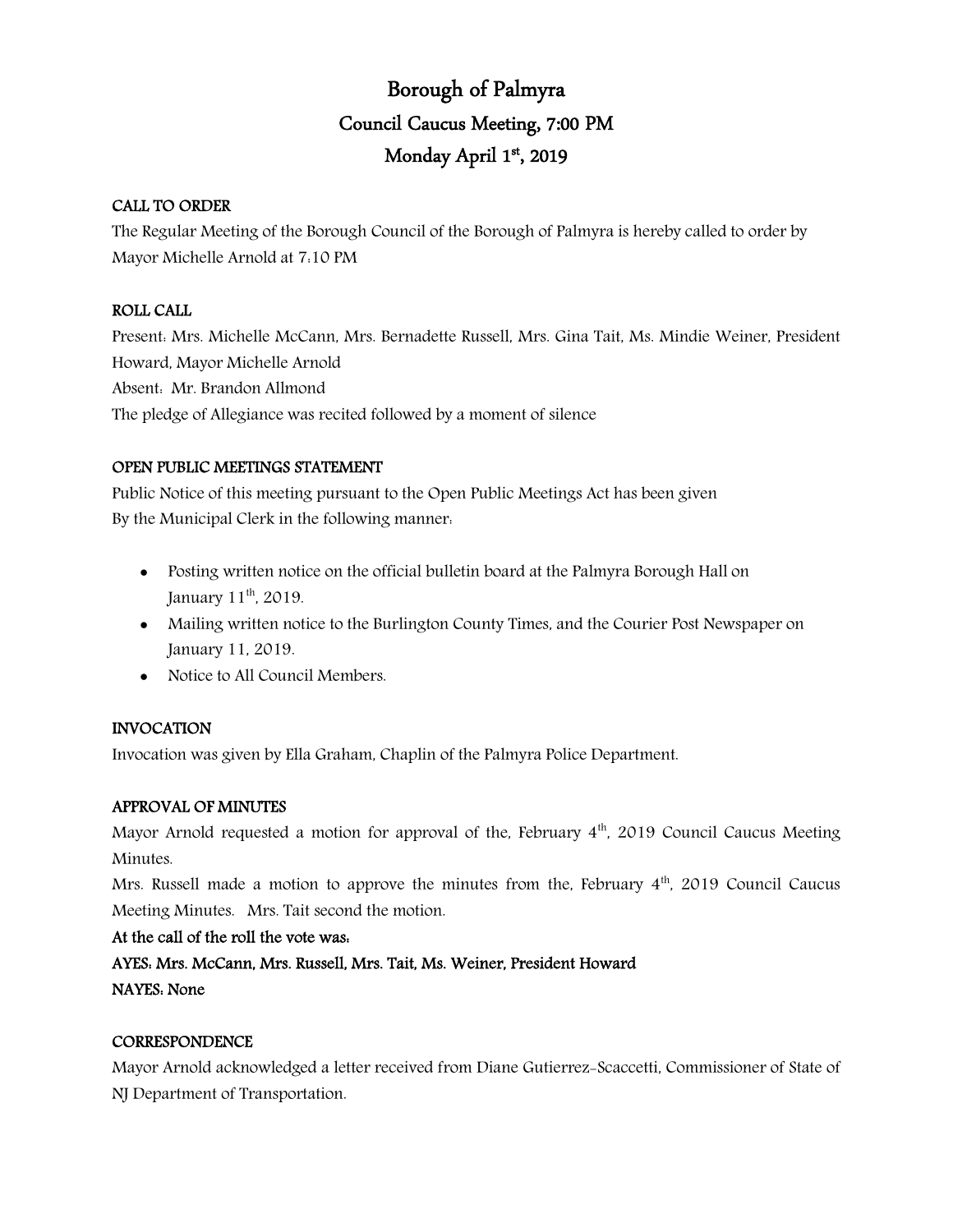Mayor Arnold also acknowledged a letter received from Kevin Brown, Executive Director, State of NJ Department of Law and Public Safety.

Mayor Arnold also acknowledged letters received from Charles Richman, Executive Director NJ Housing & Mortgage Finance Agency, Jennifer Hiros, CPM Division Head Community Development and Housing and Scott Coffina, Burlington County Prosecutor.

Mayor Arnold acknowledged a thank-you card received from Pat Casey & Family

Mayor Arnold read the resignation letter from the Land Use Board of Richard Dreby.

Mayor Arnold acknowledged an e-mail from Howard Evans of JKS Homes, LLC.

#### PROCLAMATION

Mayor Arnold read the following Proclamation into the record:

#### Arbor Day Proclamation 2019

Whereas, in 1872, J. Sterling Morton proposed to the Nebraska Board of Agriculture that a special day

be set aside for the planting of trees, and

Whereas, this holiday, called Arbor Day, was first observed with the planting of more than a million trees in Nebraska, and

Whereas, Arbor Day is now observed throughout the nation and the world, and

Whereas, trees can reduce the erosion of our precious topsoil by wind and water, cut heating and cooling costs, moderate the temperature, clean the air, produce life-giving oxygen, and provide habitat for wildlife, and

Whereas, trees are a renewable resource giving us paper, wood for our homes, fuel for our fires and countless other wood products, and

Whereas, trees in our city increase property values, enhance the economic vitality of business areas, and beautify our community, and

Whereas, trees, wherever they are planted, are a source of joy and spiritual renewal.

Whereas, the Borough of Palmyra has been recognized as a Tree City USA by the National Arbor Day Foundation and desires to continue its tree-planting practices

Now, Therefore, I Michelle Arnold Mayor of the Borough of Palmyra, urge all citizens to celebrate Arbor Day and to support efforts to protect our trees and woodlands, and

Further, I urge all citizens to plant trees to gladden the heart and promote the well-being of this and future generations. Dated this 1<sup>st</sup> day of April 2019

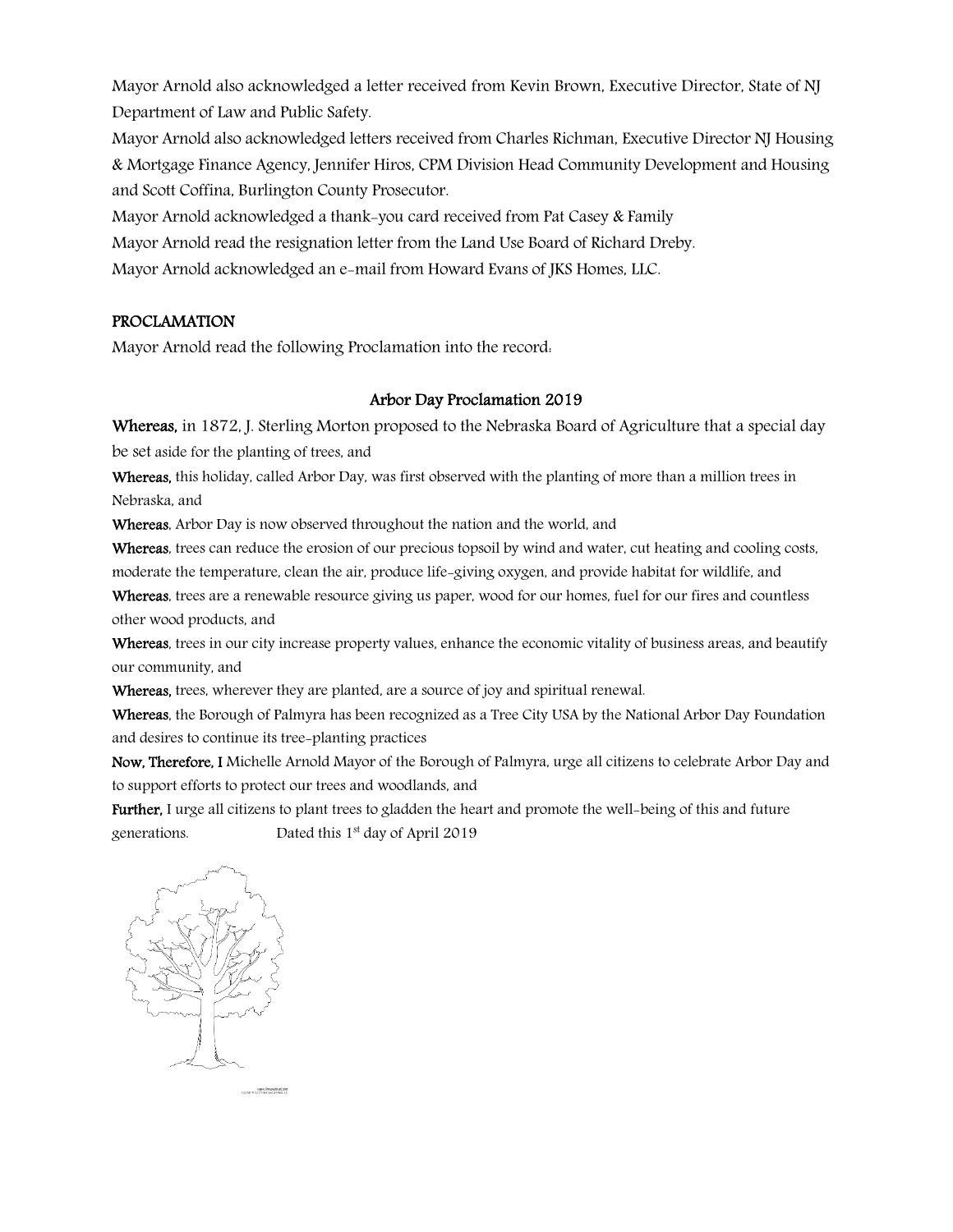# PROFESSIONAL UPDATES

#### William Kirchner, ERI

Mr. Kirchner stated the concrete contractor is back to work on Veterans drive and we are hoping to have NJ American Water Company's paving contractor out next week. Mr. Kirchner noted the our paving contractor should be in next week to begin Orchard Avenue and then on to the Fire house parking lot. Mr. Kirchner indicated the NJ American Water co would like to move up some of its main replacement projects on the following Streets, Maryland, Virginia, Oregon, Firth Lanes, Second Street and Leconey Circle. Mr. Kirchner stated he met and walked Broad Street with Public Service and they should be meeting with Chief Pearlman soon to set up the Milling and paving of Broad Street. Mr. Kirchner stated he was hoping to have the design work completed and out to bid, this month, for Sixth Street and Race Streets concrete work . Mr. Kirchner noted to have the concrete work complete in June so NJ American Water can pave in July. Mr. Kirchner stated the sewer design work for New Jersey Avenue sewer replacement is almost complete and should be making application to DEP later in the month. Mr. Kirchner indicated the Piezometer wells were installed in March and the information pretty much confirms what we have been indicating, if you live near the creek or river you have a very high ground water table and if you are on the higher elevation the water table is much lower. Mr. Kirchner indicated the wells would be monitored monthly and the information sent to Mr. Gural so he can place it on the Borough website.

#### James Winckowski, CME

Mr. Winckowski stated Think Pavers was back last week to reseed the Chief Flournoy Park and he would be closely monitoring it to make sure the grass comes up. Mr. Winckowski indicated he would be working on the paper work to close out Think pavers project as it is mostly complete. Mr. Winckowski indicated he was waiting for the maintenance bond and will be closing out the performance bond. Mr. Winckowski indicated there is still on issue to be resolved and that's the painting of the letters in the archway. Mr. Gural stated the archway painting could be included with another project we are undertaking to paint the Bandshell. The Governing Body agreed. Mr. Winckowski indicated he had been working with Mr. Gural and DPW on the Borough's Stormwater management compliance. Mr. Winckowski noted the annual report is due in May. Mr. Winckowski spoke about a meeting held in Delran Township and the problems which riverfront communities are facing with erosion and flooding with the hopes that the communities can work together or form some sort of coalition to address the issues facing those communities and apply for state and federal funding or grant opportunities to address the unique issues of the riverfront communities.

#### Armando Riccio, Esquire

Mr. Riccio stated you have before you the revisions to the Employee policy and procedures manual mandated by the state regarding the New Jersey Family Leave Act, Family Leave Insurance and PTO time provided by employers. Mr. Riccio explained in detail the current and required changes to the New Jersey Family Leave Act policy. Mr. Riccio explained Family Leave Insurance in detail. Mr. Riccio then explained in detail the current and required changes to PTO (personal Time Off) which the Borough is required to provide. Mr. Riccio indicated and explained how the PTO policy would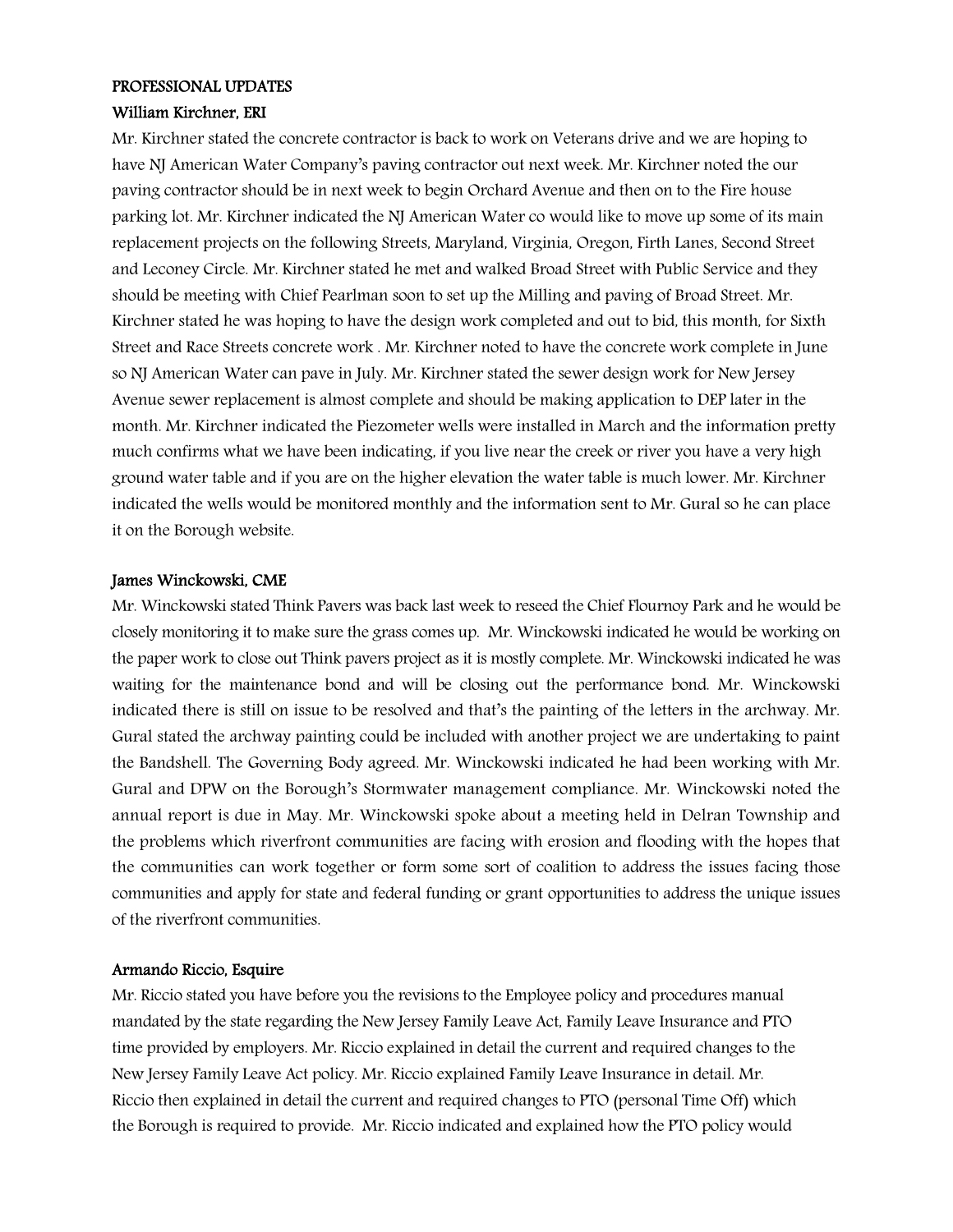affected our various current employees. There was some discussion and some questions regarding the use of PTO time. Mr. Gural stated the changes to the Personnel Policy and Procedures manual need to be adopted by resolution at the next meeting.

#### PUBLIC PORTION

Mayor Arnold then asked for a motion to open the Public Portion. Mrs. Russell made a motion to open the public portion for comments. President Howard second the motion

# All members present voted in favor of the motion

Mr. Schmidt — Temple Blyd — Mr. Schmidt stated he wanted to address Mr. Kirchner's report regarding the flooding issues along Temple Blvd, Leconey Circle and Van Sant Drive. Mr. Schmidt indicated he has lived in Palmyra from 41 years and has only had a flooded basement once in 2018 however his neighbors and people behind his house are constantly pumping water out of their basements. Mr. Schmidt stated he called NJ Army Core of Engineers and was told the water about 20 years ago NJ American Water Co indicated they were depleting the aquafer and they needed to find another source and began to use water from the Delaware River. Mr. Schmidt stated the aquafer, due to the amount of rain we have been receiving, has restored itself, thus forcing the water table up. Mr. Schmidt asked if it were possible for Borough Council to send a letter to NJ American Water Co or the likes to try to resolve this issue. Mr. Kirchner indicated NJ American Water Co would love to pump water out of the ground instead of pumping it out of the river, as it cost more for them to pump it from the river than to pump it from the ground, however the State mandates it be pumped from the river. Some additional discussion was had and Mr. Kirchner noted that perhaps that is something that the group or coalition which Mr. Winckowski spoke about earlier could do. Mr. Kirchner indicated he can talk to NJ American water to see if they still have active wells and if they are still monitored. Mr. Kirchner explained how the water table is composed. Some additional discussion was had regarding the water table.

Lori — riverfront- wanted to know things should be pumped into the street not the back yards.

No one else from the public wishing to be heard, Mrs. Russell made a motion to close the public portion, Mrs. Tait second the motion.

All members present voted in favor of the motion.

# RESOLUTIONS Consent Agenda

Mayor Arnold indicated Resolution 2019-111 to Resolution 2019-113 will be enacted as a single motion, if any resolution needs additional discussion it will be removed from the consent agenda and voted on separately. Mayor asked if any resolutions needed to be removed from the consent agenda.

Resolution 2019-111, Resolution To Affirm the Borough of Palmyra's Civil Rights Policy with Respect to All Officials, Appointees, Employees, Prospective Employees, Volunteers, Independent Contractors, and Members of the Public that come into contact with Municipal Employees, Officials and Volunteers.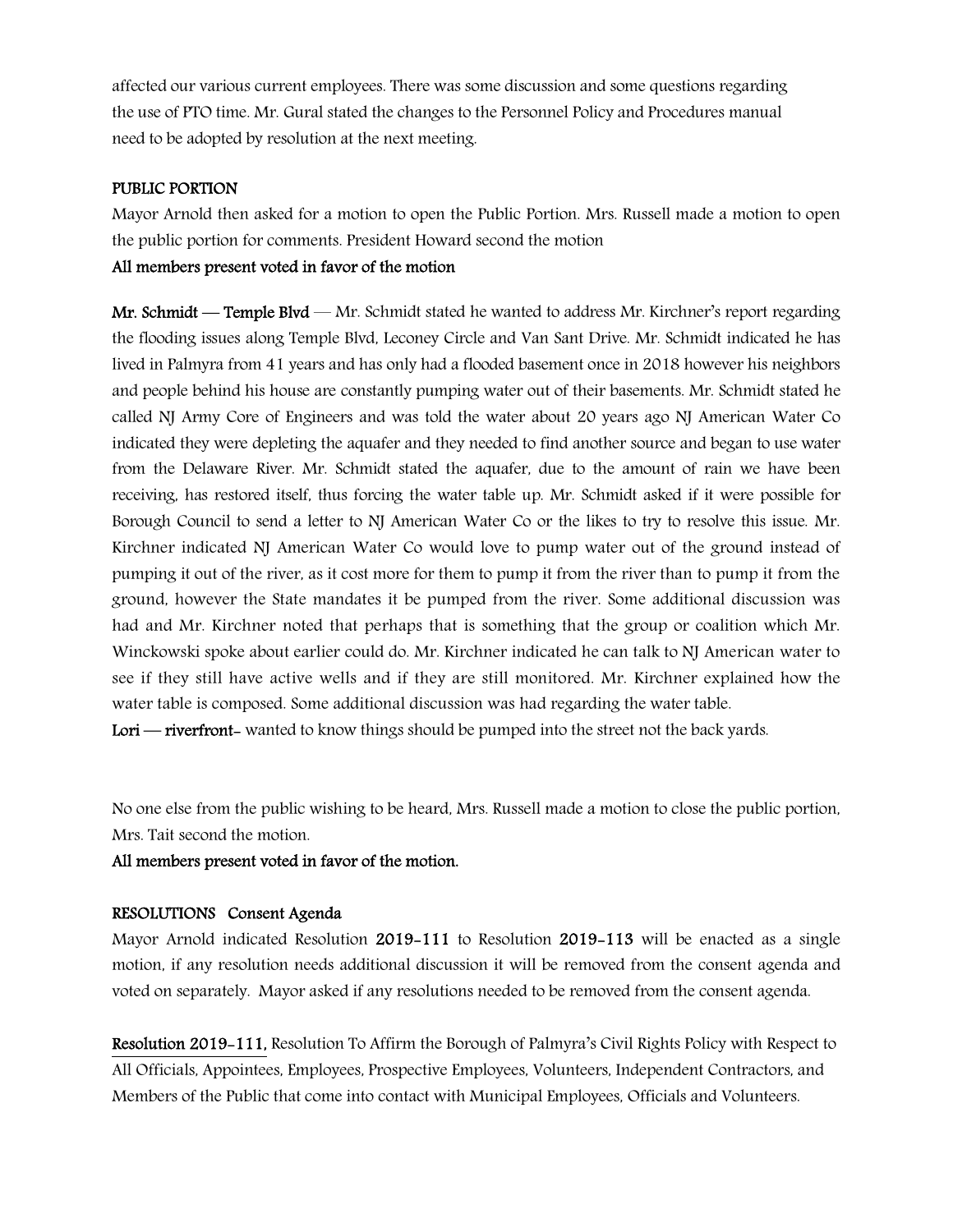Resolution 2019-112, Resolution Approving LOSAP Eligible Volunteers for 2018 in Accordance with Chapter 21:A1 of the Code of the Borough of Palmyra Entitled "Fire Department Length of Service Awards Point System"

Resolution 2019-113, Resolution Approving Dale Palmer, Maintenance Supervisor as a Salaried Employee to be paid monthly and providing him entitlement and accrual of the same vacation time entitlement as any full-time employee hired after January 1st, 2012.

Mayor Arnold asked for a motion to approve the consent agenda Resolutions 2019-111 thru Resolution 2019-113. Mrs. Russell made a motion to approve Resolutions 2019-111 thru Resolution 2019-113. Mrs. Tait seconded the motion.

# At the call of the roll, the vote was:

AYES: Mrs. McCann, Mrs. Russell, Mrs. Tait, Ms. Weiner, President Howard NAYES: None Resolution 2019-111 thru Resolution 2019-113 were approved

# COMMUNITY SPOTLIGHT

Mayor Arnold noted the following upcoming events: Easter Egg Hunt, April  $6<sup>th</sup>$ , 2019 at Legion Feld at 9:00 am PAL/RIV Baseball Opening Day April 13<sup>th</sup>, 2019 at Legion Field Free Rabies Clinic, Saturday, April  $6<sup>th</sup>$ , 2019, 1:00 – 3:00 PM PIA River Cleanup, Saturday, April  $6<sup>th</sup>$ , 2019, 9:00 – 12:00 Firehouse Pancake Breakfast, April 14<sup>th</sup>, 2019, 8:00 AM to 1:00 PM Borough of Palmyra Annual Spring Clean-up, entire month of April 2019 Palmyra Kindergarten Round-up, April 5<sup>th</sup>, 2019 at Palmyra Board of Education (by appointment only) Ms. Weiner noted the following events: Palmyra High School Drama Club presents "High School Musical", April 12th, 13th and 14th, 2019 Palmyra High School Art Show, May 3<sup>rd</sup>, 2019, 7:00 – 9:00 PM Ms. Weiner noted that Rowan College at Mt. Laurel offers low cost oral health care services. President Howard indicated the  $5<sup>th</sup>-6<sup>th</sup>$  grade Girls and  $5<sup>th</sup>-6<sup>th</sup>$  grade Boys teams both won championship titles in PAL/RIV.

# PUBLIC REMINDERS

Mayor Arnold indicated stickers are available, in the police department, for residents who wish to not have solicitors visit their homes. Mayor Arnold noted solicitors must obtain a soliciting permit to go door to door.

DISCUSSION ITEMS NEW Business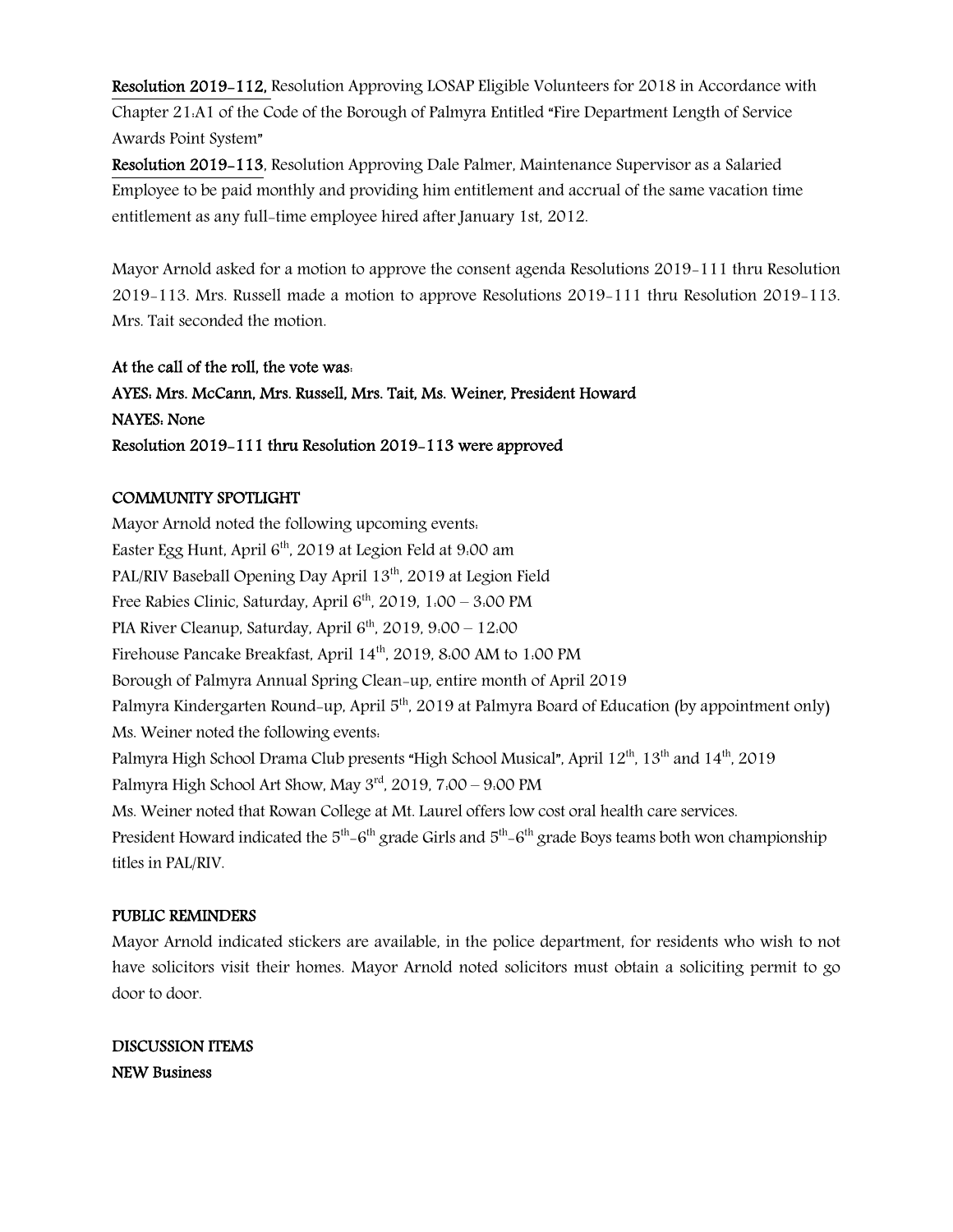Mrs. Tait indicated the Easter Egg Hunt will be held April 6<sup>th</sup>, 2019 for children walking to third grade. Mr. Tait noted the Easter Bunny will be present to take pictures. After some discussion Council decided on the following public event dates:

Town Wide Yard Sale is September 14<sup>th</sup>, 2019

Santa Visit and Tree Lighting is December  $6<sup>th</sup>$ , 2019

Palmyra & Public Safety Day is May  $4<sup>th</sup>$ , 2019

Mayor Arnold and Mr. Gural indicated the RFPs/Qs for the professional services of Bond & Conflicts Counsel are in. Mayor Arnold asked that they be placed on the agenda for appointment at the next meeting.

Mr. Gural stated Mr. Rosenberg is currently reviewing the bids received for the for Tree Service Contract, noting a resolution will be on the agenda for award at the next meeting

Mayor Arnold requested approval for the New Jersey Mayor's Annual Spring Conference. A two night stay is requested. The conference is April  $24<sup>th</sup>$ ,  $25<sup>th</sup>$ ,  $26<sup>th</sup>$ , 2019, in Atlantic City.

Mrs. Russell made a motion to approve Mayor Arnold's attendance to the New Jersey Mayor's Annual Spring Conference with a two night stay April  $24<sup>th</sup>$ , and  $25<sup>th</sup>$ , 2019 in Atlantic City, NJ. President Howard seconded the motion.

#### At the call of the roll, the vote was:

# AYES: Mrs. McCann, Mrs. Russell, Mrs. Tait, Ms. Weiner, President Howard NAYES: None

Mayor Arnold requested approval for Tax Collector's Education Conference attendance for Danielle Lippincott, held May14th,  $15<sup>th</sup>$ ,  $16<sup>th</sup>$ , 2019, Atlantic City, with a 3 night stay

President Howard made a motion to Borough of Palmyra. Mrs. Russell seconded the motion.

#### At the call of the roll, the vote was:

# AYES: Mrs. McCann, Mrs. Russell, Mrs. Tait, Ms. Weiner, President Howard NAYES: None

Mr. Gural stated the month of April is spring cleanup month however he wanted to know if they was also doing to be a specific cleanup day so he could get it posted on the website. After a brief discussion it was decided it would be placed on next meeting agenda for additional information.

Mr. Gural indicated the property at 214 Garfield Avenue has had significant damage done to it. Mr. Gural noted everyone is aware of the problem, we are investigating, and will return with additional information.

Ms. Weiner indicated she had compiled a list of the various public events for the remainder of the year. She indicated most of the dates had been talked about and except the specific clean up date. Ms. Weiner stated she would give it to the clerk to be dispersed to all of council at the next meeting for approval.

Mayor Arnold indicate the Arbor Day Tree planting at Charles Street will be held on April  $26<sup>th</sup>$ , 2019, time to be determined.

Mayor Arnold indicated the Spotted Lanternfly is an invasive species the US Department of Agricultural has been monitoring. Mayor Arnold noted a nest was spotted in the Palmyra Nature Cove. Mayor Arnold noted as additional information becomes available she would forward it to council.

Mr. Arnold indicated the 2020 Census meeting is being held tonight to promote their kickoff. President Howard indicated a representative from the 2020 Census wants to come out and do a presentation at our next meeting.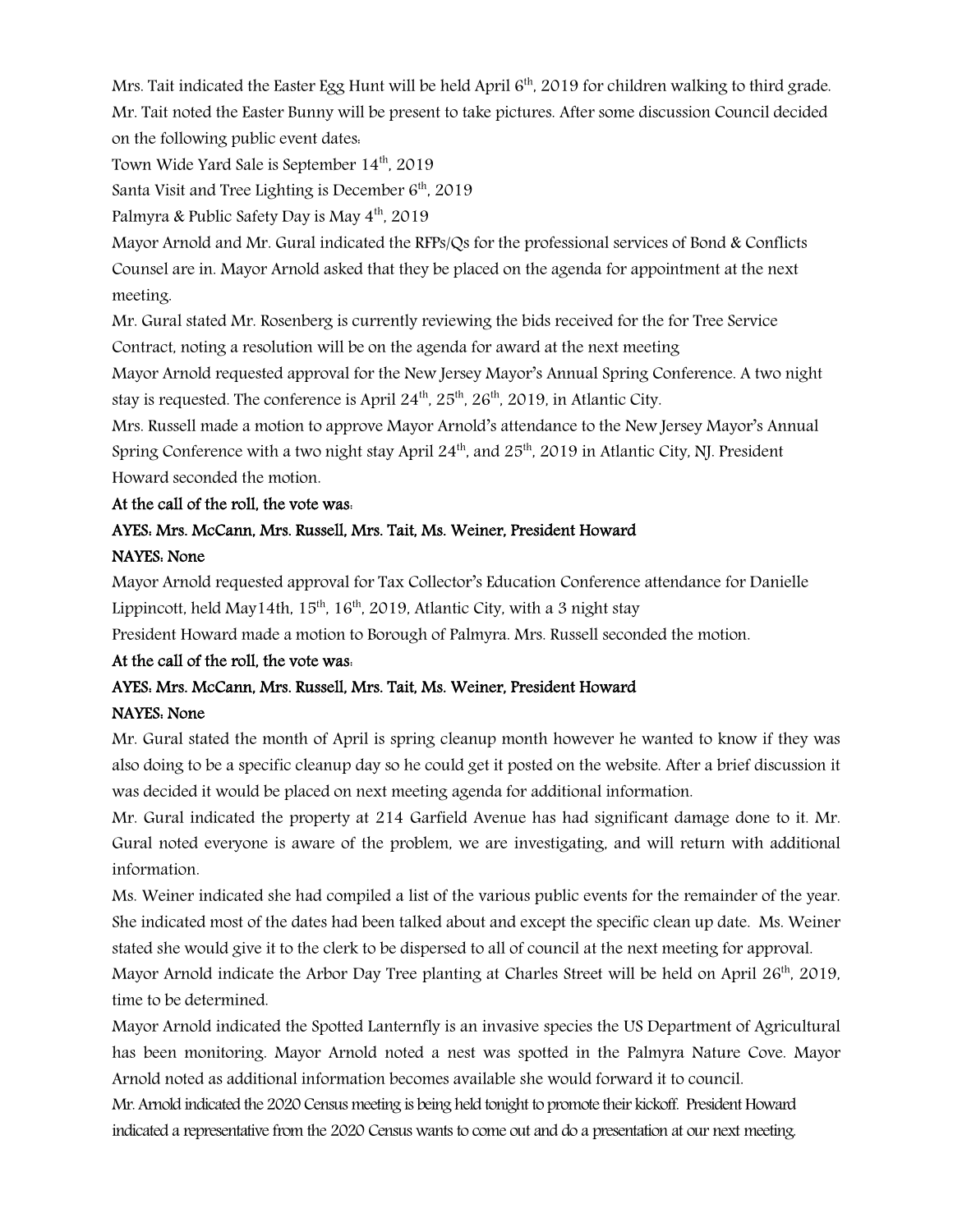President Howard also noted that the representative would like to do a job fair for the 2020 Census. President Howard asked Mr. Gural to look into the price of purchasing five laptop computers for the community center, as the computers in the center are outdated, so they would be available when she has the job fair. Ms. Weiner indicated she was not comfortable with ordering five laptop computers for a 2020 Census job fair. President Howard indicated we needed the computers anyway for residents wanting to go online to look up information. Mrs. Tait stated they could be used by students also. After some discussion Council asked Mr. Gural to get some pricing information for five basic laptop computers the next meeting.

#### Old Business

Mr. Gural indicated Mr. Rosenberg looked over the agreement and his comments should be incorporated. Mr. Gural indicated there is a meeting scheduled with the YMCA executive director Aimee Smith on April  $9<sup>th</sup>$ , 2019 at 4.00 pm to review the previous questions and concerns and to address the changes proposed by Mr. Rosenberg.

Mrs. Tait stated the committee will be meeting with the travel teams regarding the Legion Field and Chief Payton I. Flournoy Park usage policy. Mrs. Tait stated additional information will follow. Ms. Weiner indicated at the first meeting in May Mr. Allmond would have some proposed suggestions for the digital sign event posting.

Mayor Arnold indicated she has not yet heard from Tony regarding the mural.

Mr. Gural stated the 620-622 Highland Ave appraisal (former PNC Bank) should be handled in closed session.

Mr. Gural indicated he had a meeting with the Green Team regarding the efforts of the 2018 Sustainable Jersey grant we received from PSE& G. Mr. Gural indicated some of the grant monies could be used for some of our Stormwater management requirements. Ms. Weiner indicated the Green Team is working on spending those funds and must explain to them how the funds are being used. Ms. Weiner stated the Green Team is working on a page on the Borough's website and gave out copies of the proposed website content. Ms. Weiner indicated the Borough also needs an ordinance to officially recognize the Green Team. Ms. Weiner presented information for an ordinance establishing a green team. Mr. Rosenberg indicated he would look at it and bring comments for the next meeting. Mayor Arnold indicated we have already covered the PPPM; NJ Sick Leave Act & FLA amendments. Ms. Weiner presented information about and examples of the military banners. After some discussion it was decided to purchase the 6 smaller banners for Market Street to be placed with our existing banners. There was some discussion regarding the purchasing of farmer's market banners also. Ms. Weiner indicated she would come back with an example of what that would look like.

Mayor Arnold indicated NJLM Mayors Roundtable Events on Cannabis and Affordable Housing will be having a meeting regarding the upcoming changes on April 16<sup>th</sup>, 2019 at Hotel ML in Mt. Laurel from 9:00 am to noon. Mr. Gural indicated Mr. Allmond will be attending.

Ms. Weiner stated the new edition of the Borough Newsletter is in the packet and if ok with all that is what will be sent next. Council agreed.

Mrs. Russell indicated the committee met with Ms. Kilmer to gather some additional information. Mrs. Russell indicated they did not want to make a lot of changes just wanted everyone to have a clear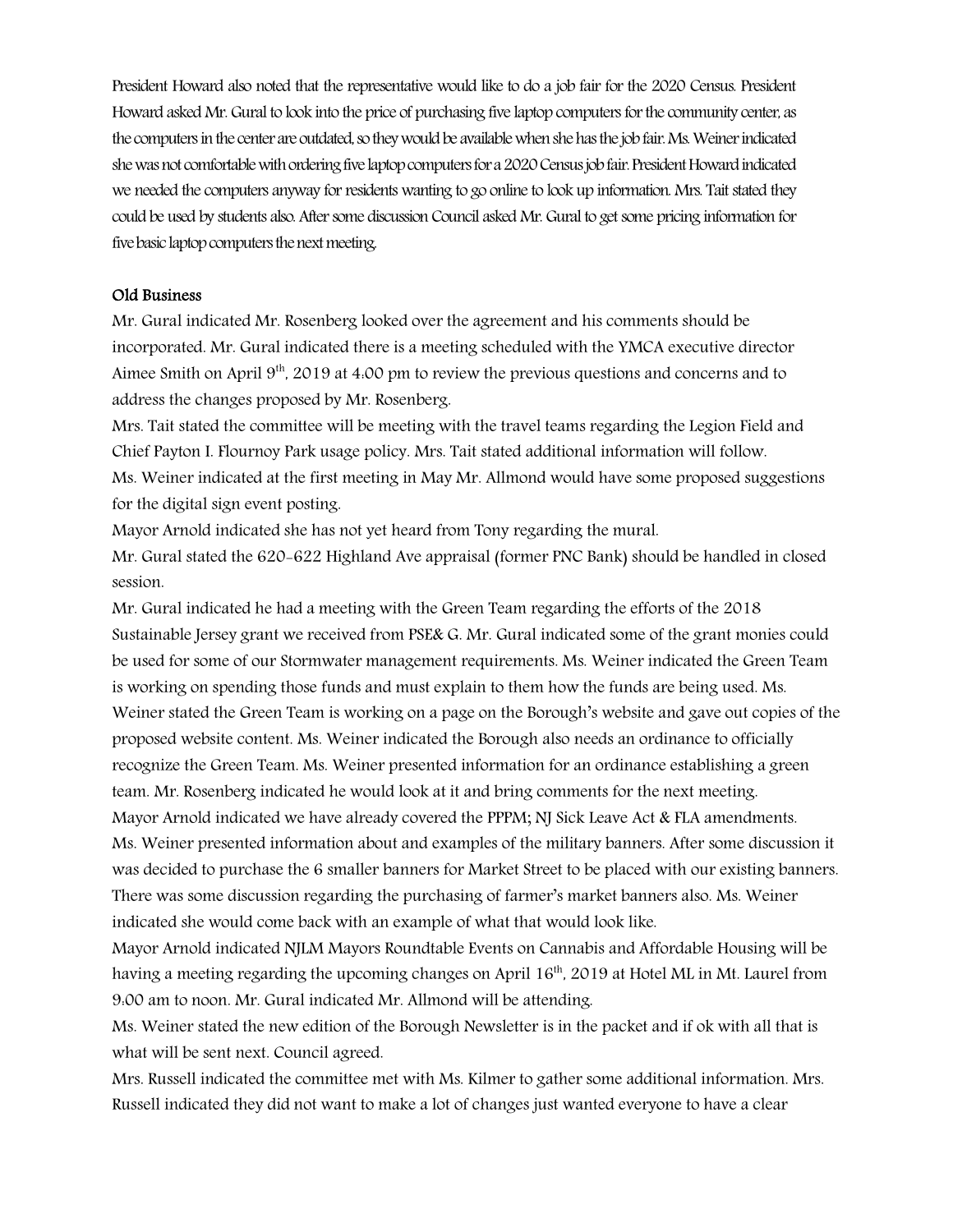understanding of what can or cannot be done. Mr. Russell indicated additional information will be coming.

Mr. Gural stated the Governing Body salaries are currently all different due to some members not taking increases and others taking it. Mr. Gural indicated we would like adopt the 2019 salary resolution and need the information to do so. Mr. Gural indicated if council wished we could reset the salaries so they are more consistent. Mr. Gural indicated, an example a member who just took office in January making more than a member who has been on council simply because of the seat they took. After a lot of discussion it was decided, Mayor's salary would be \$3,900.00, Council President would be \$3,300.00 and Borough Council would be \$2,800.00.

#### ADMINISTRATOR'S REPORT

Mr. Gural asked the governing body how they access their email accounts. Mr. Gural indicated for the conversion networks plus needs the information for the .MS Office 365 migration project. Governing Body

Mr. Gural indicated the adult use cannabis bill did not pass.

Mr. Gural indicated we had a new request for information for the South Side Rt. 73 Redevelopment Area, additional information will be coming in closed session.

Mr. Gural stated the online cyber-risk training must be completed and returned to Marie.

#### PUBLIC COMMENT

Mayor Arnold then asked for a motion to open the  $2<sup>nd</sup>$  Public Portion. Mrs. Russell made a motion to open the public portion for comments. Mrs. Tait second the motion

#### All members present voted in favor of the motion

Mrs. Holloway - Broad Street - Mrs. Holloway wanted to thank everyone for all their efforts at 515 Race Street. Mrs. Holloway asked if what was being taken out is being monitored. Mr. Gural indicated we have had access to the house and it is filled with filth. The Bank is being cooperative and will be cleaning all the junk out. Gural noted there is water in basement less than one foot of water. Mrs. Holloway asked if there were termites in the property Mr. Gural indicated he was not aware.

Ms. Windish - Morgan Avenue – Ms. Windish asked who cleans up after an accident. Chief indicated the tow driver. Ms. Windish indicated it was a small accident and no tow truck was called as the car was still drivable. Chief Pearlman indicated if it's really bad public works would come out. Ms. Windish stated it would be nice to have a 4 way stop at that street. Chief Pearlman indicated the Municipality had the engineer look at that location last year and it does not met the criteria for four way stop signs.

Mr. Rader - Harbour Drive- Mr. Rader asked if the purchases of the banners was proprietary to one company. Mayor Arnold stated they will have completive pricing.

No one else from the public wishing to be heard, Mrs. Russell made a motion to close the public portion, Mrs. Tait seconded the motion.

All members present voted in favor of the motion